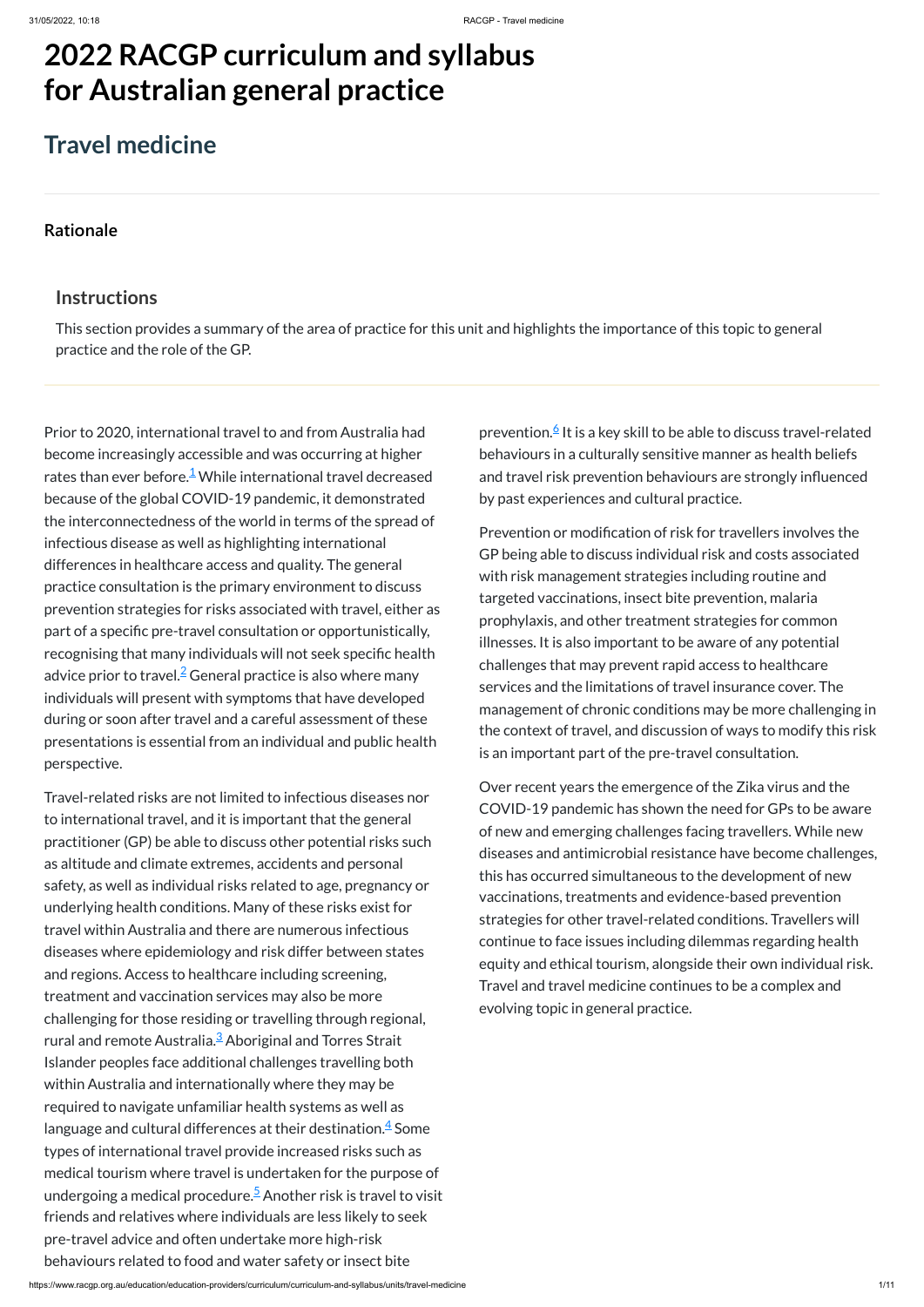https://www.racgp.org.au/education/education-providers/curriculum/curriculum-and-syllabus/units/travel-medicine 2/11

### **[Competencies and learning outcomes](javascript:void(0))**

### **Instructions**

This section lists the knowledge, skills and attitudes that are expected of a GP for this contextual unit. These are expressed as measurable learning outcomes, listed in the left column. These learning outcomes align to the core competency outcomes of the seven core units, which are listed in the column on the right.

<span id="page-1-0"></span>1. Australian Bureau of Statistics. 3401.0 - Overseas Arrivals and Departures, Australia, Jun 2019. Canberra: ABS, 2019

[opendocument&tabname=Summary&prodno=3401.0&issue=Jun%202019&num=&vi](http://www.abs.gov.au/ausstats/abs@.nsf/Previousproducts/3401.0Main%20Features9999Jun%202019?opendocument&tabname=Summary&prodno=3401.0&issue=Jun%202019&num=&view=) ew=) [Accessed 29 October 2021].

### **Communication and the patient–doctor relationship** Learning outcomes **Relative Core competency outcomes** The GP is able to: discuss prevention and treatment strategies for common travelrelated illnesses including vaccination and chemoprophylaxis 1.2.2 discuss in a respectful manner how the patient's personal sociocultural context and beliefs may impact their access to treatment in some destinations 1.3.1 develop a healthcare plan with patients, their family or carers for the management of chronic conditions or disability during 1.4.1, 1.4.3, RH1.4.1, AH1.4.1

| summary                                                       |
|---------------------------------------------------------------|
| travel and assist patients in maintaining a shared healthcare |
| TOF the management of em onic conditions or disability during |

<span id="page-1-2"></span>3. National Rural Health Alliance. Access to medicines and pharmacy services in rural and remote Australia: Discussion paper. Deakin West, ACT: National Rural Health Alliance, 2014 (http://ruralhealth.org.au/sites/default/files/documents/nrha-policy[document/policy-development/nrha-medicines-discussion-paper-january-2014.pdf\)](http://ruralhealth.org.au/sites/default/files/documents/nrha-policy-document/policy-development/nrha-medicines-discussion-paper-january-2014.pdf) [Accessed 29 October 2021].

- <span id="page-1-3"></span>4. Creative Spirits. Making health services work for Aboriginal people [\(http://www.creativespirits.info/aboriginalculture/health/hospitals-doctors-health](http://www.creativespirits.info/aboriginalculture/health/hospitals-doctors-health-aboriginal-people)aboriginal-people) [Accessed 9 August 2021].
- <span id="page-1-4"></span>5. Department of Foreign Affairs and Trade. Going overseas for a medical procedure (medical tourism). Canberra [\(http://www.smartraveller.gov.au/before-you](http://www.smartraveller.gov.au/before-you-go/health/medical-tourism)go/health/medical-tourism) [Accessed 9 August 2021].
- <span id="page-1-5"></span>6. Centers for Disease Control and Prevention. Chapter 9 Travel for work & other reasons. In: Brunette GW, Nemhauser JB, editors. CDC Yellow Book 2020: Health Information for International Travel. New York: Oxford University Press, 2017 [\(http://wwwnc.cdc.gov/travel/yellowbook/2020/travel-for-work-other](http://wwwnc.cdc.gov/travel/yellowbook/2020/travel-for-work-other-reasons/visiting-friends-and-relatives-vfr-travel)reasons/visiting-friends-and-relatives-vfr-travel) [Accessed 29 October 2021].

| Applied knowledge and skills                                                                                                                                                 |                                  |
|------------------------------------------------------------------------------------------------------------------------------------------------------------------------------|----------------------------------|
| Learning outcomes                                                                                                                                                            | Related core competency outcomes |
| The GP is able to:                                                                                                                                                           |                                  |
| • conduct a comprehensive pre-travel history and assessment of<br>common travel-related risks and provide tailored pre-travel<br>health advice based on this risk assessment | 2.1.1                            |

#### **References**

(http://www.abs.gov.au/ausstats/abs@.nsf/Previousproducts/3401.0Main%20Feature s9999Jun%202019?

<span id="page-1-1"></span>2. Heywood A, Watkins R, Iamsirithaworn S, Nilvarangkul K, MacIntyre C. A crosssectional study of pre-travel health-seeking practices among travelers departing Sydney and Bangkok airports. BMC Public Health 2012;12:321. doi: 10.1186/1471- 2458-12-321.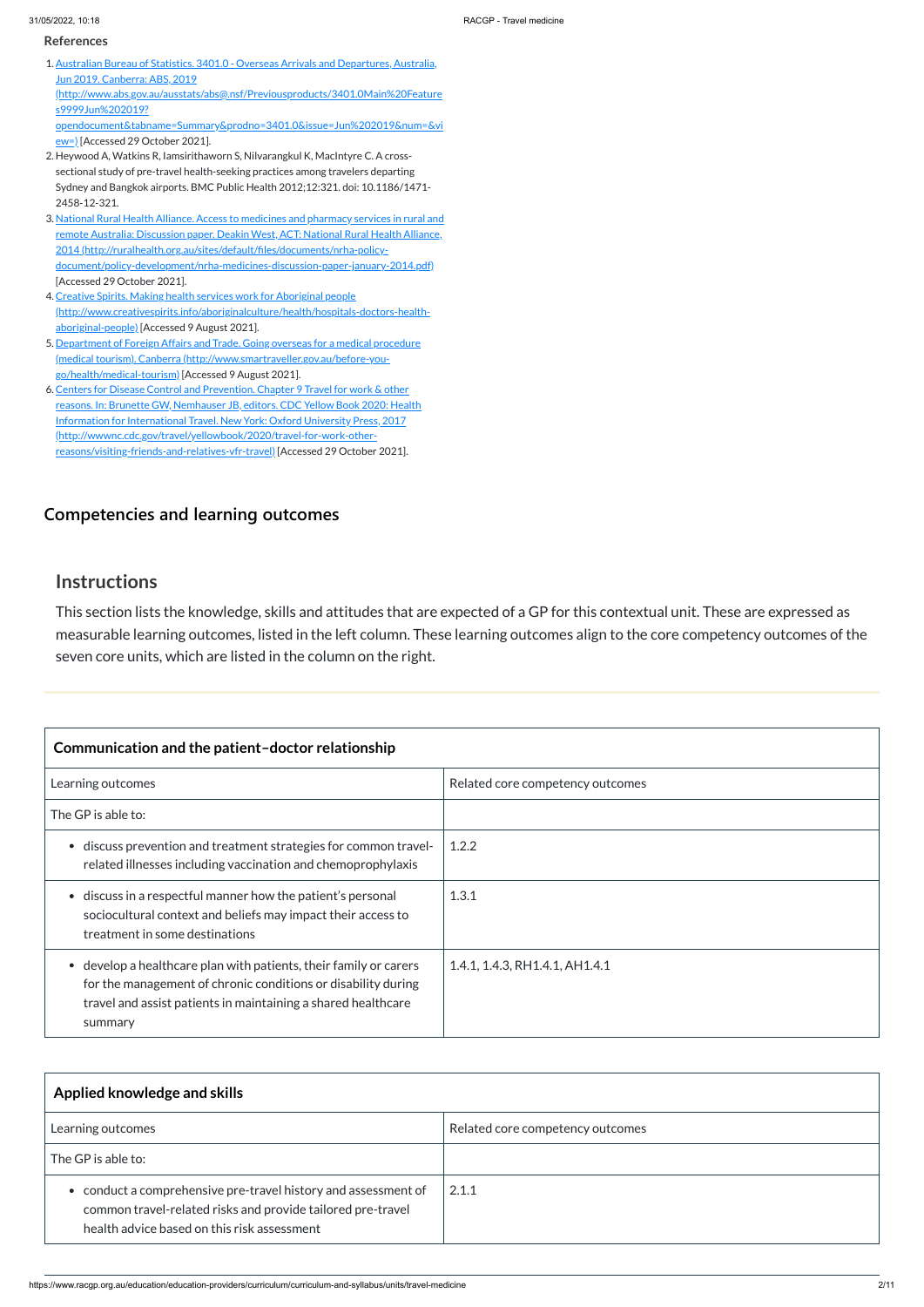| Applied knowledge and skills                                                                                           |                             |
|------------------------------------------------------------------------------------------------------------------------|-----------------------------|
| manage post-travel presentations such as gastrointestinal and<br>febrile illness, rashes and respiratory presentations | $\vert$ 2.1.3, 2.1.4, 2.1.6 |

| Population health and the context of general practice                                                                                                                                                                        |                                  |  |
|------------------------------------------------------------------------------------------------------------------------------------------------------------------------------------------------------------------------------|----------------------------------|--|
| Learning outcomes                                                                                                                                                                                                            | Related core competency outcomes |  |
| The GP is able to:                                                                                                                                                                                                           |                                  |  |
| assess risk of post-travel illness through screening for<br>conditions including malaria, tuberculosis and other endemic,<br>epidemic and pandemic infections and consider potential<br>isolation or quarantine requirements | 3.1.1, 3.1.3                     |  |
| advocate for access to appropriate medicine and healthcare in<br>rural, regional and remote communities                                                                                                                      | 3.2.4, RH3.2.1                   |  |
| • identify issues regarding access to, or supply of, medicines in<br>rural and remote areas and discuss with patients the means of<br>overcoming these                                                                       | 3.2.4, AH3.2.1, AH3.2.2, RH3.2.1 |  |

| <b>Professional and ethical role</b>                                                                                                          |                                  |
|-----------------------------------------------------------------------------------------------------------------------------------------------|----------------------------------|
| Learning outcomes                                                                                                                             | Related core competency outcomes |
| The GP is able to:                                                                                                                            |                                  |
| • discuss ethical and social challenges related to international<br>healthcare access and travel-related illness                              | 4.1.1                            |
| • establish strategies to remain up to date with epidemiological<br>knowledge of travel destinations and emerging travel health<br>challenges | 4.2.1, 4.4.1                     |

| <b>Organisational and legal dimensions</b>                                                                                                                        |                                  |
|-------------------------------------------------------------------------------------------------------------------------------------------------------------------|----------------------------------|
| Learning outcomes                                                                                                                                                 | Related core competency outcomes |
| The GP is able to:                                                                                                                                                |                                  |
| consider international and legal requirements for vaccination<br>and documentation of health conditions                                                           | 5.2.3                            |
| • identify eligibility to free vaccines, for example, hepatitis A<br>catch-up and influenza, as appropriate for Aboriginal and Torres<br>Strait Islander patients | AH5.2.1                          |

### **[Words of wisdom](javascript:void(0))**

### **Instructions**

This section includes tips related to this unit from experienced GPs. This list is in no way exhaustive but gives you tips to consider applying to your practice.

**Extension exercise:** Speak to your study group or colleagues to see if they have further tips to add to the list.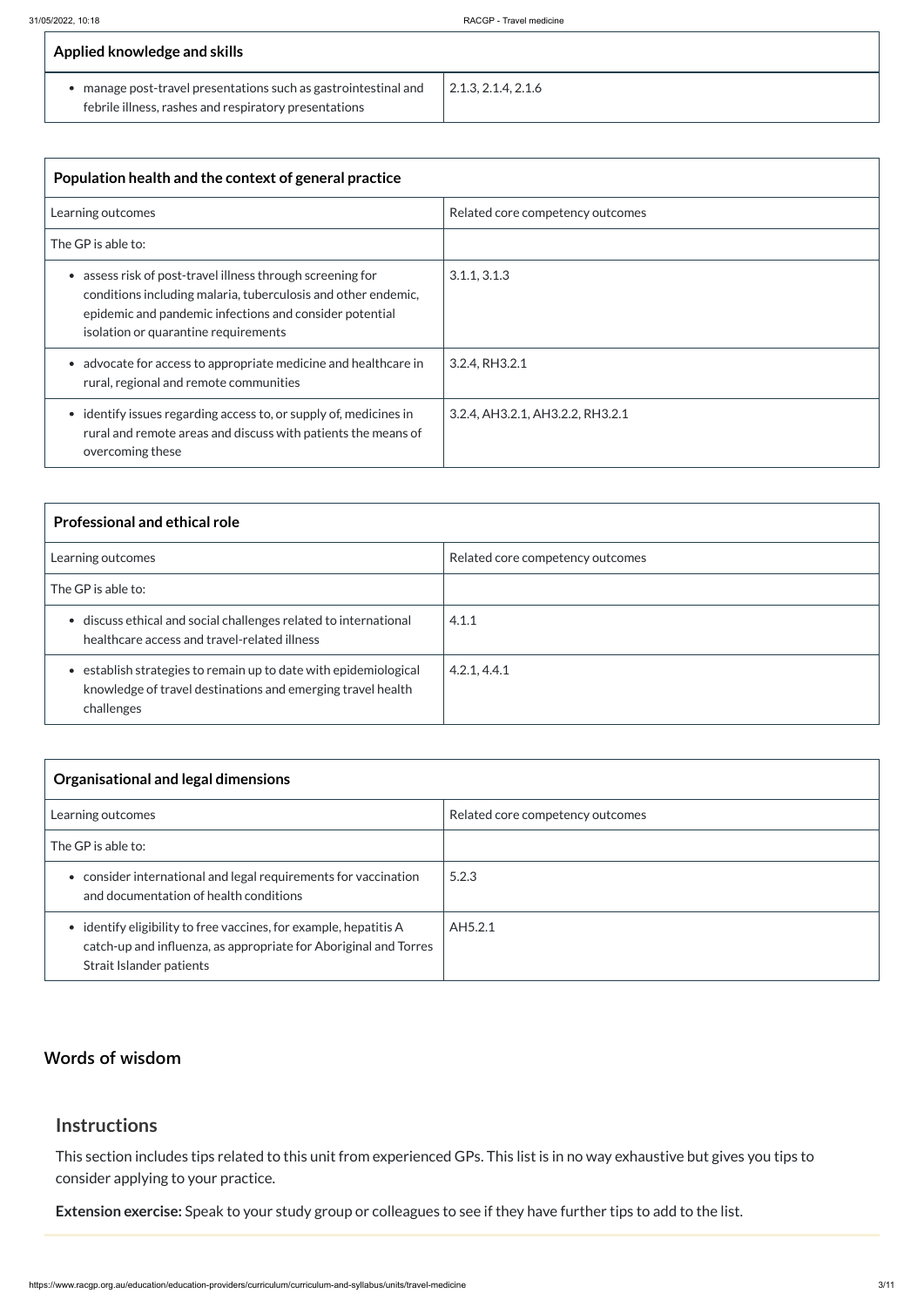#### 31/05/2022, 10:18 RACGP - Travel medicine

- **1.** Travel advice shouldn't be approached as a checklist. You should tailor it to the individual and their risks. Building rapport at the start of the consultation and showing an interest in the planned travel will give you a better idea about the potential risks and help you provide advice tailored to the individual traveller.
- **2.** Never make assumptions about the type of travel or activities that may be undertaken based on what people do in their usual environment.
- **3.** Always talk about travel insurance and what it does and doesn't cover. Pregnancy and pre-existing conditions are essential to declare.
- **4.** Travel-related risks exist even in domestic travel. It is still important to discuss travel and travel-related risks to destinations in Australia, particularly for trips of longer duration, those to more remote destinations, or for individuals with pre-existing medical conditions.
- **5.** Lots of people won't make a specific appointment for a travel consultation. Encourage them to book a long appointment, where possible, and use practice systems to help patients indicate that they are attending for a travel health consultation. However, you might only learn about their travel incidentally at a consultation for another reason, and they may be leaving too soon to book in again. Be prepared to rapidly prioritise travel health strategies in the available consultation time and give patients resources that they can look at afterwards.

The questions in the table below are ordered according to the RACGP clinical exam assessment areas [\(https://www.racgp.org.au/getmedia/f93428f5-c902-44f2-b98a-e56d9680e8ab/Clinical-Competency-Rubric.pdf.aspx\)](https://www.racgp.org.au/getmedia/f93428f5-c902-44f2-b98a-e56d9680e8ab/Clinical-Competency-Rubric.pdf.aspx) and domains, to prompt you to think about different aspects of the case example.

Note that these are <u>examples only</u> of questions that may be asked in your assessments.

Harry is a single 24-year-old male who is travelling to India to volunteer for three months. He is leaving in **one month and presents to discuss vaccinations and malaria advice. He thinks he had all his scheduled childhood vaccinations but doesn't have any documentation. On his way to India, he's planning on spending a week in Bali.**

### **[Case consultation example](javascript:void(0))**

### **Instructions**

- 1. Read this example of a common case consultation for this unit in general practice.
- 2. Thinking about the case example, reflect on and answer the questions in the table below.

You can do this either on your own or with a study partner or supervisor.

**Extension exercise**: Create your own questions or develop a new case to further your learning.



|                               | Clinical exam assessment area<br>https://www.racgp.org.au/getattachment/2f8f615f- |                |
|-------------------------------|-----------------------------------------------------------------------------------|----------------|
|                               | 4c4d-4e51-8c8c-935fb0e2ca10/Clinical-                                             |                |
| Questions for you to consider | Competency-Rubric-2022.aspx)                                                      | <b>Domains</b> |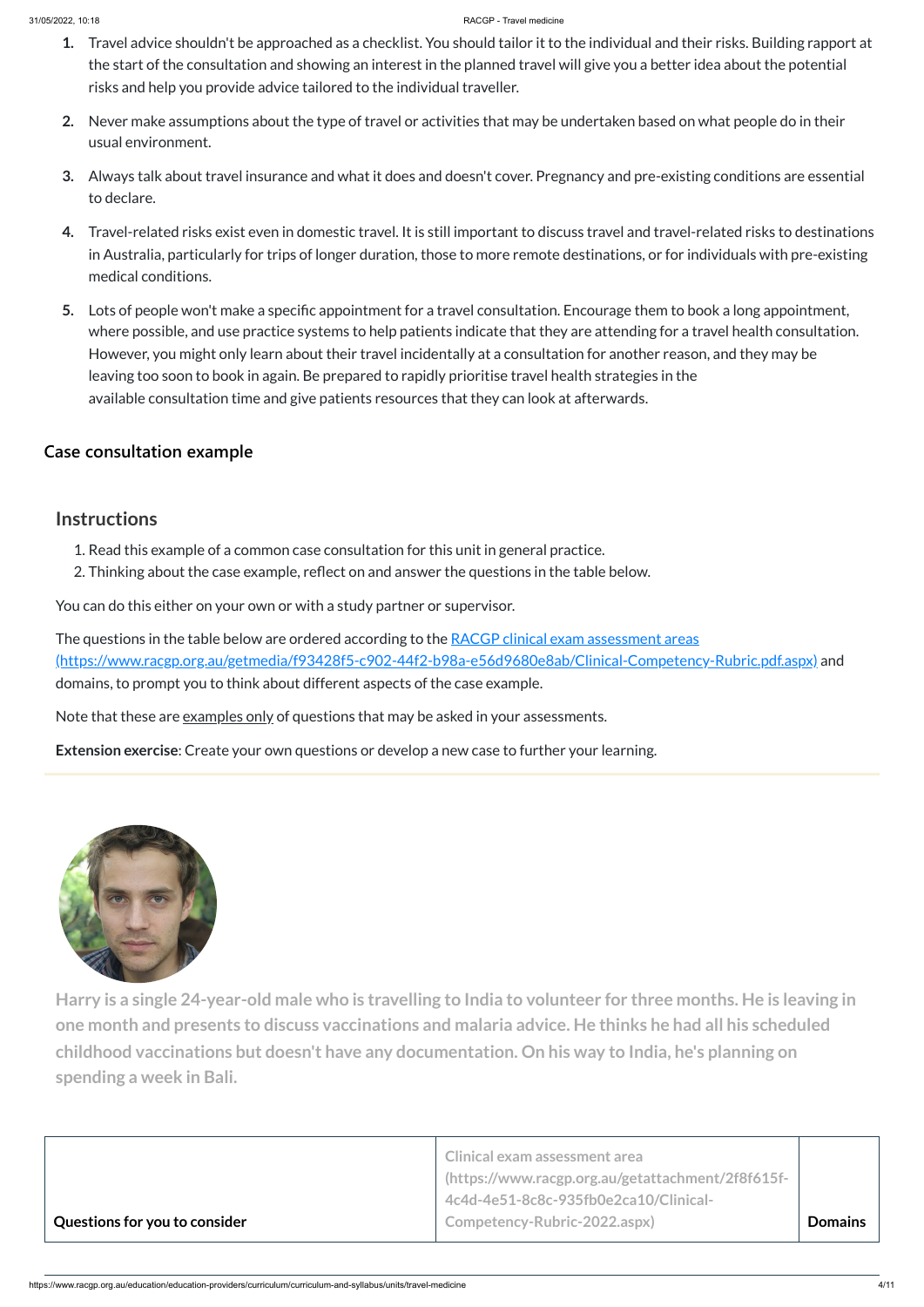#### 31/05/2022, 10:18 RACGP - Travel medicine

|                                                                                                                                                                                       | <b>Clinical exam assessment area</b><br>(https://www.racgp.org.au/getattachment/2f8f615f-<br>4c4d-4e51-8c8c-935fb0e2ca10/Clinical- |                |
|---------------------------------------------------------------------------------------------------------------------------------------------------------------------------------------|------------------------------------------------------------------------------------------------------------------------------------|----------------|
| Questions for you to consider                                                                                                                                                         | Competency-Rubric-2022.aspx)                                                                                                       | <b>Domains</b> |
| How could you sensitively ask about and discuss risk-taking<br>behaviours, such as taking drugs and activities that could<br>lead to sexually transmissible infections?               | 1. Communication and consultation skills                                                                                           | 1,2,5          |
| How would you ask about these issues if the patient was<br>visiting Australia from overseas and became unwell? What<br>language and cultural contexts might you need to consider?     |                                                                                                                                    |                |
| Many travel consultations are long. How could you<br>prioritise the discussion if the patient was not able to<br>return for further consultations?                                    |                                                                                                                                    |                |
| What do you need to know about Harry's planned<br>activities, modes of travel and specific itinerary to<br>determine any required prevention strategies?                              | 2. Clinical information gathering and interpretation                                                                               | $\overline{2}$ |
| What past medical history or family history is essential to<br>discuss in a travel consultation?                                                                                      |                                                                                                                                    |                |
| What different travel health issues might you need to<br>consider if this consultation was with a 24-year-old female?                                                                 |                                                                                                                                    |                |
| What resources or guidelines would you use to determine<br>recommended prevention strategies for the specific<br>destinations?                                                        | 3. Making a diagnosis, decision making and reasoning                                                                               | $\overline{2}$ |
| How would your advice differ if Harry was going to Bali or<br>on a driving and camping holiday to Cape York?                                                                          |                                                                                                                                    |                |
| What diagnoses would you need to consider if your patient<br>was febrile or had diarrhoea on return from travel?                                                                      |                                                                                                                                    |                |
| How would your management change if Harry were leaving<br>in one or two weeks?                                                                                                        | 4. Clinical management and therapeutic reasoning                                                                                   | 2              |
| How would your advice differ if the patient was taking<br>immunosuppressive medication, had type 1 diabetes or<br>was pregnant?                                                       |                                                                                                                                    |                |
| What extra advice would you give if Harry were returning<br>home to India to stay with family?                                                                                        |                                                                                                                                    |                |
| How would you prioritise vaccinations if Harry had a<br>limited budget?                                                                                                               | 5. Preventive and population health                                                                                                | 1,2,3          |
| What are some challenges for Aboriginal and Torres Strait<br>Islander patients when seeking healthcare whilst travelling<br>internationally? What about when travelling domestically? |                                                                                                                                    |                |
| What advice could you give to reduce the risk of road<br>traffic-related injuries during travel?                                                                                      |                                                                                                                                    |                |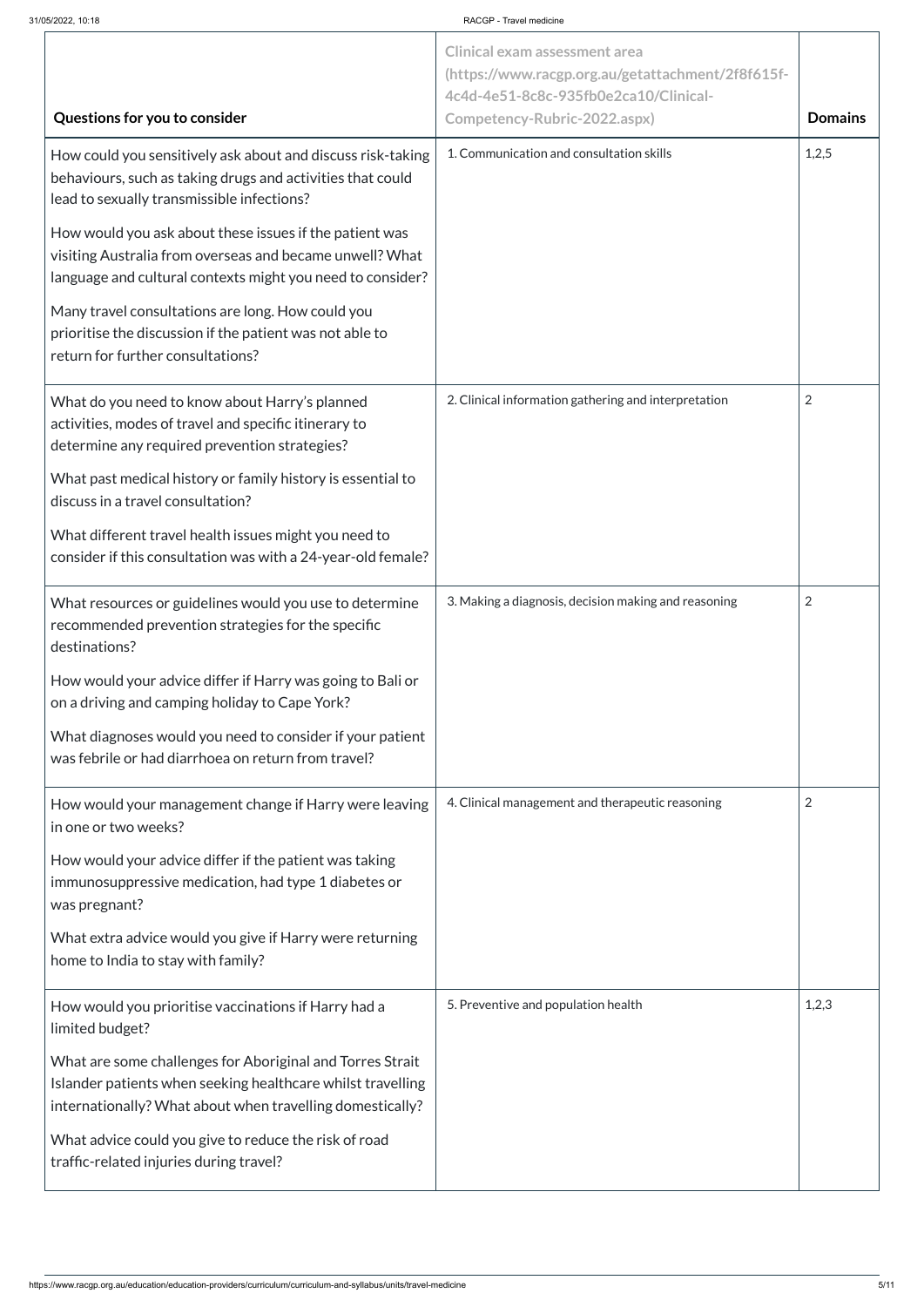#### 31/05/2022, 10:18 RACGP - Travel medicine

https://www.racgp.org.au/education/education-providers/curriculum/curriculum-and-syllabus/units/travel-medicine 6/11

| Questions for you to consider                                                                                                                                                                                                                     | <b>Clinical exam assessment area</b><br>(https://www.racgp.org.au/getattachment/2f8f615f-<br>4c4d-4e51-8c8c-935fb0e2ca10/Clinical-<br>Competency-Rubric-2022.aspx) | <b>Domains</b> |
|---------------------------------------------------------------------------------------------------------------------------------------------------------------------------------------------------------------------------------------------------|--------------------------------------------------------------------------------------------------------------------------------------------------------------------|----------------|
| Think about situations that may come up during a travel<br>consultation where your values may not align with the<br>patient's; for example, in accepting the risk associated with<br>some behaviours. How would you respond in that<br>situation? | 6. Professionalism                                                                                                                                                 | 4              |
| How might a traveller put a community they are visiting at<br>risk; for example, bringing an infection into a remote<br>community?                                                                                                                |                                                                                                                                                                    |                |
| What barriers to timely vaccination might there be for<br>people living in rural and remote communities? How can<br>you help patients access the care they need?                                                                                  |                                                                                                                                                                    |                |
| How can you find out what vaccinations a patient has had<br>previously?                                                                                                                                                                           | 7. General practice systems and regulatory requirements                                                                                                            | 5              |
| How will you record the vaccinations provided in this<br>consultation?                                                                                                                                                                            |                                                                                                                                                                    |                |
| What vaccinations require mandatory documentation or<br>certification for travel?                                                                                                                                                                 |                                                                                                                                                                    |                |
| How do you plan your set-up for vaccinations to minimise<br>the risk of vaccine errors?                                                                                                                                                           | 8. Procedural skills                                                                                                                                               | $\overline{2}$ |
| What do you need to consider when getting consent from a<br>patient for a vaccination?                                                                                                                                                            |                                                                                                                                                                    |                |
| How would you monitor for, manage and report any<br>adverse events following vaccination?                                                                                                                                                         |                                                                                                                                                                    |                |
| What advice could you give if Harry has not planned his full<br>itinerary or doesn't know what activities he will do?                                                                                                                             | 9. Managing uncertainty                                                                                                                                            | $\overline{2}$ |
| What advice would you give about how to manage illness<br>during travel and the symptoms that should make the<br>patient get a healthcare assessment?                                                                                             | 10. Identifying and managing the significantly ill patient                                                                                                         | $\overline{2}$ |
| For how long after travel do you need to consider serious<br>travel-related illnesses in your differential diagnoses (eg<br>malaria, dengue, bacterial diarrhoea)?                                                                                |                                                                                                                                                                    |                |
| What other factors do you need to consider in a patient<br>with significant chronic illness who wants to travel? Who<br>could you consult to determine if a patient is fit to travel?                                                             |                                                                                                                                                                    |                |

**[Learning strategies](javascript:void(0))**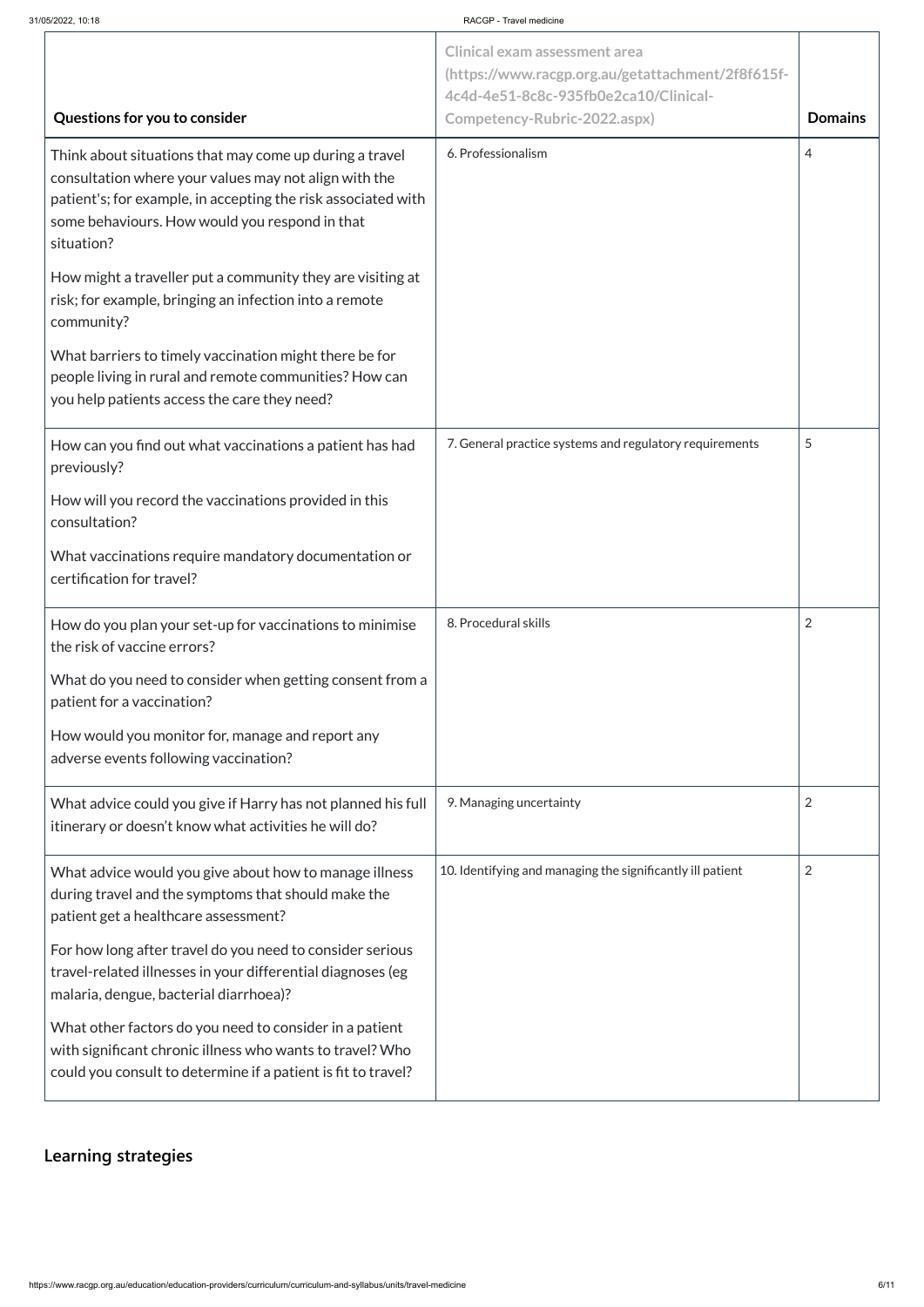### **Instructions**

This section has some suggestions for how you can learn this unit. These learning suggestions will help you apply your knowledge to your clinical practice and build your skills and confidence in all of the broader competencies required of a GP.

There are suggestions for activities to do:

- on your own
- with a supervisor or other colleague
- $\bullet$  in a small group

 $\mathbf{S}$ 

• with a non-medical person, such as a friend or family member.

- Which dose schedules or recommended vaccinations differ for different age groups, in pregnancy and for Aboriginal and Torres Strait Islander peoples?
- How can you find out what vaccinations people have had previously?

Within each learning strategy is a hint about how to self-evaluate your learning in this core unit.

**On your own**

Identify resources to help you keep up to date with outbreaks or new travel-related risks.

• Do these match the ones listed in the [learning](#page-9-0) resources section below? Are they appropriate for Australian travellers?

supervisor any non-rebatable costs for the patient. Are all vaccinations available in the practice? If not, where would you access them?

From your current knowledge, identify travel risks for Southeast Asia, South Pacific/Oceania region, Africa and altitude destinations. Check these risks with the resources you identified above.

What did you forget? How could you find this information quickly next time you need it?

Find out about the dose schedules for vaccine-preventable travel-related conditions.

Identify what you find challenging about managing travel health and review webinars or travel textbook chapters on the topic/s.

• How will this new information change the way you manage travel presentations?



**With a supervisor**

Review your clinic processes for travel vaccination, including recording data and entering recalls, and discuss with your

Do you have any questions about this process? Have you used this process with <sup>a</sup> patient yet? Did you identify any difficult parts?

Do some case reviews of travel consultations. Review the cases against the recommended vaccination guidance for the location.

Why might clinical management differ? For example, cost or time before travel.

Present the management of common post-travel illnesses to your supervisor or to medical students in the practice. Discuss how to access required investigations or referrals.

What feedback did you get? What did you learn in the process?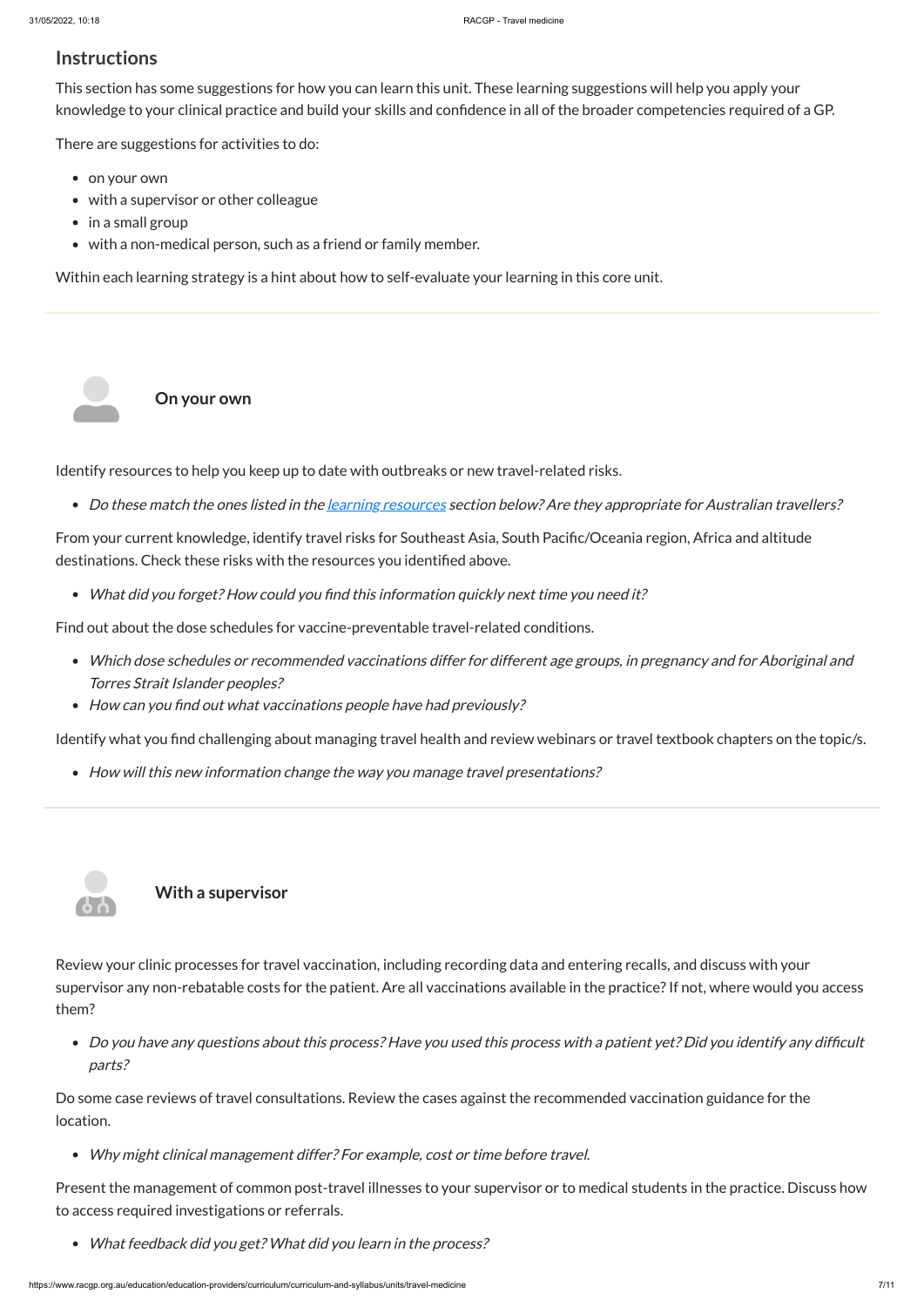Discuss what you might include or prescribe for use in a travel medical kit and how this might differ depending on the specific travel health risks related to the individual, the destination, and the planned activities. How would you discuss with patients the use of any prescribed medications? Check your list against recommended first aid kit lists from the suggested travel medicine resources.

What did you learn? What can you incorporate into your next consultation?

Role-play how you might sensitively explore travel risks with a patient. Consider scenarios with communication challenges, such as discussion of sexual or drug-related risk behaviours or exploring risks in a cultural context. Give feedback to your colleagues about the strategies they used and any communication challenges.

As <sup>a</sup> group, discuss the approaches used. What are some strategies to talk about travel risks in <sup>a</sup> sensitive way?

- What is your role as the prescriber?
- Set up <sup>a</sup> travel medication letter template in your medical software that includes information that might be required and check that it includes all the necessary information.



Discuss how the location of a practice can impact access to travel healthcare. Consider rural and remote areas and the difference there may be in getting access to timely vaccination or healthcare for the returned traveller who is unwell. Aboriginal and Torres Strait Islander travellers may face additional barriers to getting healthcare when they are away from their own home and community. Brainstorm ways to improve healthcare equity and access.

What did you come up with? Can you put these ideas into practice?

Discuss a case that is challenging because of patient or destination factors. Discuss situations where things were handled differently from what is recommended, and how you could approach these situations. Discuss why patients may refuse preventive treatment or prophylaxis. Discuss the recommended management approach and times where that was different, and why.



- What advice could you use or what support could you seek if you were faced with <sup>a</sup> similar situation in practice?
- What are the legal requirements in this situation?

Discuss any possible legal requirements when taking medicines overseas.

With a friend, discuss travel destinations they have visited and what activities they did and any risks that they were aware of. Did they have travel insurance? How did they make that choice? Ask about what healthcare was available, especially if they were unwell or injured while away, and any differences from the Australian healthcare system. Ask about what access they had to health advice and vaccination before they travelled.

How does knowing about the type of travel and planned activities influence the way you could give advice to <sup>a</sup> patient before travel?

Discuss a dream holiday destination and consider how you would plan to make your trip a safe one. Talk about any costs you might expect as part of your preparation for a healthy trip and what the costs are.

• If the budget was limited, which costs would you prioritise?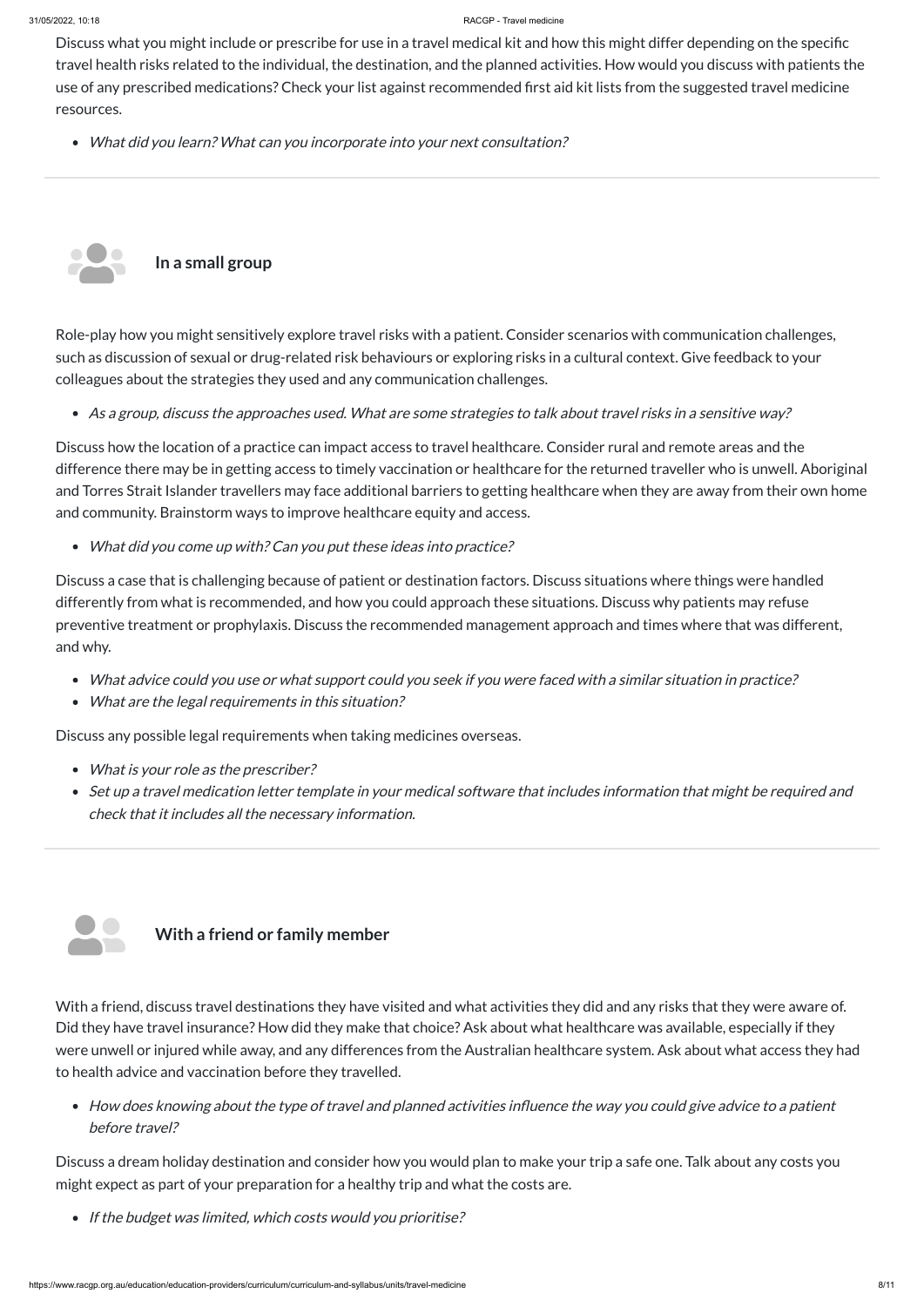Practise discussing food and water safety or insect-bite prevention and explain the risks and relevant illnesses using nonmedical language.

- Provide travel advice tailored to the individual, the destination and the planned activities.
- Discuss general travel health education and prevention including:
	- prevention ofinfectious diseases:
		- the need for routine, catch-up and destination-specific vaccinations
		- prevention of blood-borne andsexually transmissible infections
		- $\blacksquare$  insect bite prevention
		- food and water hygiene
		- **Parage 1** personal hygiene
	- management of pre-existing conditions whilst travelling
	- prevention of non-infectious illness and injury:
		- deep vein thrombosis prevention
		- jet lag management advice
		- advice about minimising risk, such as road traffic accidents or avoiding high-risk activities, such as extreme sports
		- advice about personal safety.
- Provide destination-specific information and advice to reduce the risk of injury, illness or infection including from:
	- current outbreaks
	- $\circ$  risks to personal safety; for example, due to crime, war or political instability
	- altitude-related illness
	- ingestion of contaminated food or beverages:
		- $\blacksquare$  hepatitis A
		- traveller's diarrhoea
		- **u** typhoid
		- cholera
	- insect-borne (particularly mosquito-borne) infections:
		- malaria (including risk minimisation and prophylactic medication)
		- dengue
		- **Japanese encephalitis**
		- $\blacksquare$  tick-borne encephalitis
		- vellow fever
		- **leptospirosis**
		- Zika virus
		- chikungunya virus
	- aerosol and/or droplet transmission:
		- $\blacksquare$  influenza
		- coronavirus infections
		- $\blacksquare$  measles

### uberculosis

- What prevention strategies did you find the most difficult to explain in non-medical language?
- Review how these prevention strategies are explained in patient resources. What changes could you make to your explanation?

### **[Guiding topics and content areas](javascript:void(0))**

### **Instructions**

These are examples of topic areas for this unit that can be used to help guide your study.

Note that this is not a complete or exhaustive list, but rather a starting point for your learning.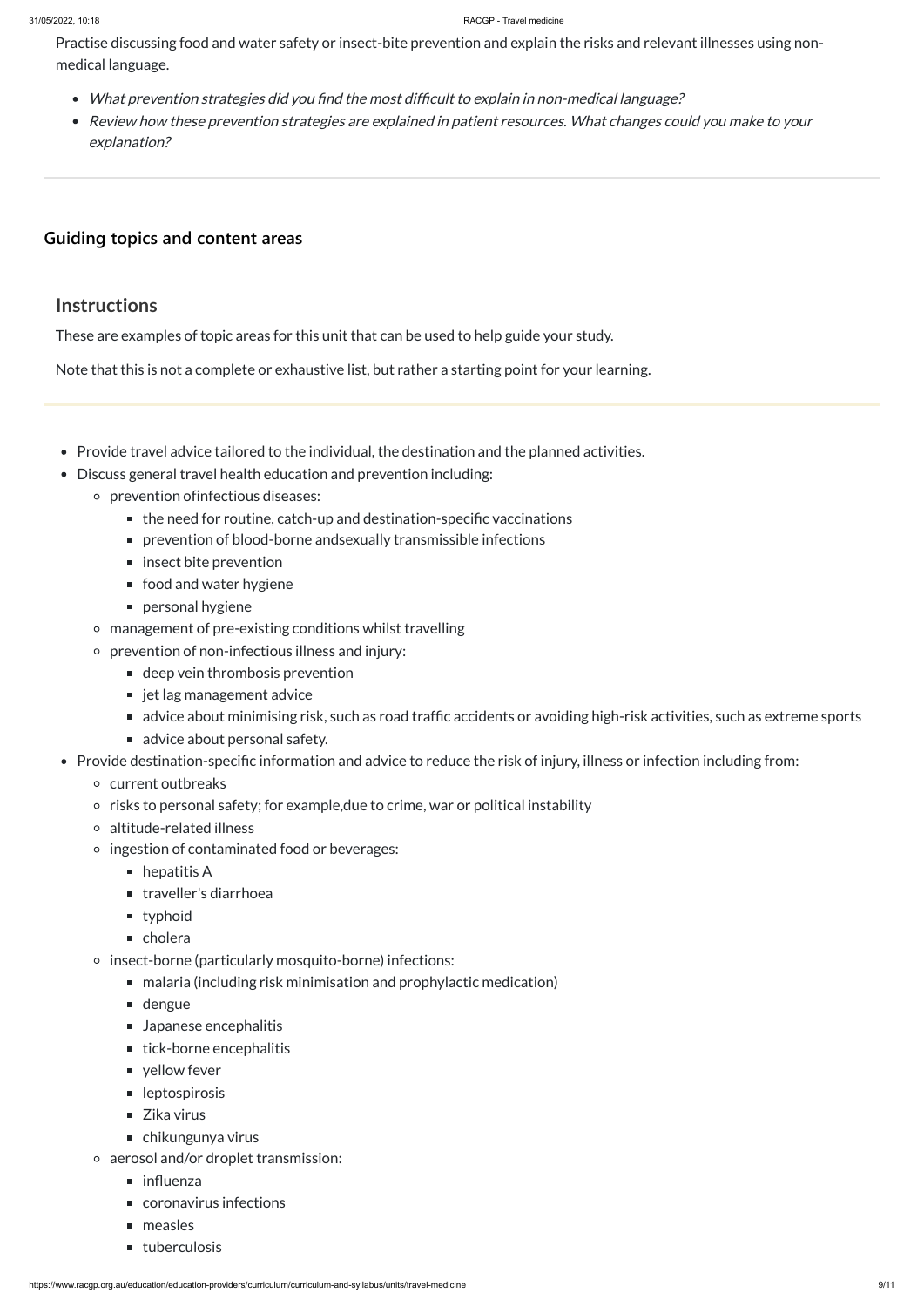- blood-borne, body fluid and sexually transmitted infections
	- $\blacksquare$  hepatitis B
	- $\blacksquare$  hepatitis C
	- human immunodeficiency virus (HIV)
	- syphilis
	- gonorrhoea
	- $\blacksquare$  ebola
- exposure to other agents:
	- schistosomiasis
	- $\blacksquare$  rabies
	- **leptospirosis**
- Provide specific advice for populations at higher risk or with specific circumstances, including:
	- Aboriginal and Torres Strait Islander peoples
	- o travellers visiting friends and relatives overseas
	- extended travel
	- working or volunteering overseas
	- $\circ$  travellers with occupational risk
	- $\circ$  travellers attending mass gatherings
	- $\circ$  children and infants
	- pregnant travellers
	- $\circ$  travellers with disability
	- immunocompromised travellers
	- o older travellers
	- $\circ$  travellers with pre-existing medical conditions
	- medical tourism
	- $\circ$  sex tourism.
- Manage conditions and presentations in the returned traveller, such as fever, traveller's diarrhoea and other specific illnesses.
- Provide routine, catch-up and travel-specific immunisations.

The following list of resources is provided as a starting point to help guide your learning only and is not an exhaustive list of **all resources.** It is your responsibility as an independent learner to identify further resources suited to your learning needs, and to ensure that you refer to the most up-to-date guidelines on a particular topic area, noting that any assessments will utilise current guidelines.

## **[Learning resources](javascript:void(0))**

# **Instructions**

• Parise I. Travelling safely to places at high altitude - Understanding and preventing altitude illness [\(http://www.racgp.org.au/afp/2017/june/travelling-safely-to-places-at-high-altitude-understanding-and-preventing-altitude](http://www.racgp.org.au/afp/2017/june/travelling-safely-to-places-at-high-altitude-understanding-and-preventing-altitude-illness)illness). Aust Fam Physician 2017;46(6):380–84.

### **Journal articles**

<span id="page-9-0"></span>Key considerations for travel vaccination requirements in children.

• Slonim M, Starr M, Blashki G. Are we there yet? Travel vaccinations for Australian children

[\(http://www.racgp.org.au/afp/2014/june/travel-vaccinations-for-children\).](http://www.racgp.org.au/afp/2014/june/travel-vaccinations-for-children) Aust Fam Physician 2014;43(6):378–81.

An overview of the issues and impacts of the medical tourism industry.

Leggat P. Medical tourism [\(http://www.racgp.org.au/afp/2015/januaryfebruary/medical-tourism\)](http://www.racgp.org.au/afp/2015/januaryfebruary/medical-tourism). Aust Fam Physician 2015;44(1):16–21.

An overview of the clinical impact and management guidance for high-altitude related illness.

Implications of immunosuppressant medications for travel, including pre-travel vaccinations, minimising risks during travel and travelling with medicines.